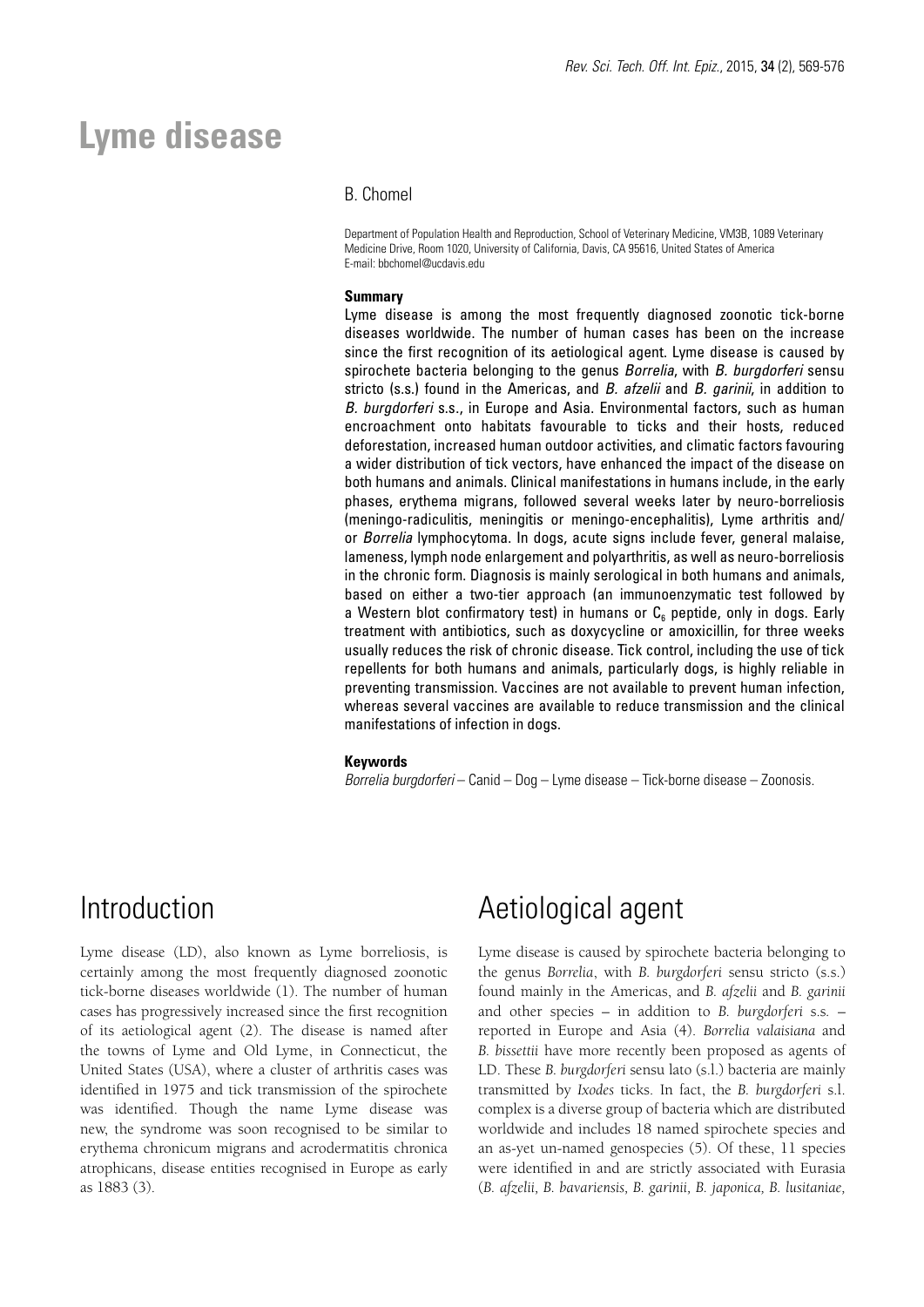*B. sinica, B. spielmanii, B. tanukii, B. turdi, B. valaisiana* and *B. yangtze*), while another five (*B. americana, B. andersonii, B. californiensis, B. carolinensis and B. kurtenbachii*) were previously believed to be restricted to the USA. *Borrelia burgdorferi* s.s., *B. bissettii* and *B. carolinensis* share the distinction of being present in both the Old and the New World. Of these 18 genospecies, three commonly infect humans and four occasionally do, causing LD, with a wide spectrum of clinical conditions ranging from minor cutaneous erythema migrans to severe arthritis or neurological manifestations.

Epidemiological data from many European countries and the USA show a dramatic increase of diagnosed cases of LD, due to the development of progressive new diagnostic methods during the last few decades (5). In terms of clinical manifestations associated with the various *Borrelia* species, *B. spielmanii* has only been described as a cause of erythema migrans. *Borrelia afzelii* is the only known pathogen that causes acrodermatitis chronica atrophicans. The other species can apparently give rise to all of the clinical manifestations of borreliosis. *Borrelia garinii* is found more often in cases of neuro-borreliosis (6).

# Epidemiology

The enzootic cycle of LD does not normally include humans or domestic animals (7). Rather, maintenance of *B. burgdorferi* in the environment is dependent on a wildlife reservoir and a transmission vector. *Borrelia burgdorferi* is exceptional among *Borrelia* species in that it is capable of infecting a wide range of tick and vertebrate hosts. Thus, various animals and vectors are responsible for perpetuating *B. burgdorferi* in the different geographic regions in which LD is endemic. Several ticks of the genus *Ixodes* are competent in transmitting LD. In the eastern and north-central USA, the deer tick, also known as the black-legged tick (*Ixodes scapularis*), is the main vector (infection rate > 50%), while in the Pacific states transmission occurs primarily via *I. pacificus*, the Western black-legged tick (infection rate: 1–6%). Transovarial passage of *B. burgdorferi* in *Ixodes* ticks was reported to possibly occur in  $1-5\%$  of the ticks  $(8)$ , suggesting that ticks act as vectors rather than as reservoirs for the spirochete. However, recent data tend to support the theory that transovarial transmission by *B. burgdorferi* does not occur and that *B. miyamotoi* is most probably responsible for earlier reports of such transmission by *I. scapularis* (9). In the north-eastern USA, the white-footed mouse, *Peromyscus leucopus*, is the primary reservoir of *B. burgdorferi* (3, 7). Mice generally become infected when fed upon by nymphal *I. scapularis* ticks, which acquire spirochetes during their larval feeding on small mammals such as *P. leucopus* (10). Adult *I. scapularis* feed primarily on white-tailed deer (*Odocoileus virginianus*). In northern California, the life cycle of *B. burgdorferi* often involves two

tick species. *Ixodes neotomae* is responsible for maintaining the spirochete in the dusky-footed wood rat (*Neotoma fuscipes*), the primary reservoir in that region (8). However, the host range of *I*. *neotomae* is narrow, so *I. pacificus* is the vector responsible for spreading *B. burgdorferi* infection to other species, including humans and dogs. All three tick stages can be found on humans and domestic animals (11). In California, the Western fence lizard, *Sceloporus occidentalis*, is naturally and experimentally refractory to *B. burgdorferi* s.s. infection. This lizard is also experimentally refractory to *B. bissettii*, which is distributed widely throughout North America and has been implicated as a human pathogen in southern Europe. The complement system of *S. occidentalis*  typically destroys *B. burgdorferi* s.l. spirochetes present in the tissues of attached and feeding *I. pacificus* nymphs, thus potentially reducing the probability of transmission of these bacteria to humans or other animals by the resulting adult ticks (12). In Europe, the castor bean tick, *I. ricinus*, is the main vector (8, 13), with an infection rate which varies from 4% to up to 40% (10).

## North America

Lyme disease is one of the major vector-borne zoonoses to affect humans in the USA and Canada, with approximately 30,000 reported cases and an estimated 300,000 human cases occurring annually in the USA (14). Between 1992 and 2006, a total of 248,074 cases of LD were reported to the Centers for Disease Control by health departments in the 50 US states, the District of Columbia, and US territories (15). The annual count increased 101%, from 9,908 cases in 1992 to 19,931 cases in 2006. During this 15-year period, 93% of cases were reported from only ten states (mainly in the north-east and northern Midwest). The incidence was highest among children aged five to 14 years, and 53% of all reported cases occurred among males. More than 65% of patients with erythema migrans experienced the onset of their illness in June and July, compared with 37% of patients with arthritis. In 2012, 95% of the cases were reported from 13 states: Connecticut, Delaware, Maine, Maryland, Massachusetts, Minnesota, New Hampshire, New Jersey, New York, Pennsylvania, Vermont, Virginia and Wisconsin (www.cdc.gov/lyme/stats/index.html).

As white-tailed deer serve as an important host for adult black-legged ticks, reducing the deer population may also reduce the tick population and reduce the number of human cases of LD. For this reason, an evaluation of the degree of association between deer density, tick abundance and human cases of LD was carried out in one Connecticut community over a 13-year period (16). After deer hunts were initiated, the number and frequency of deer observations in the community were greatly reduced, as was the number of LD resident-reported cases per 100 households, which was strongly correlated to deer density in the community.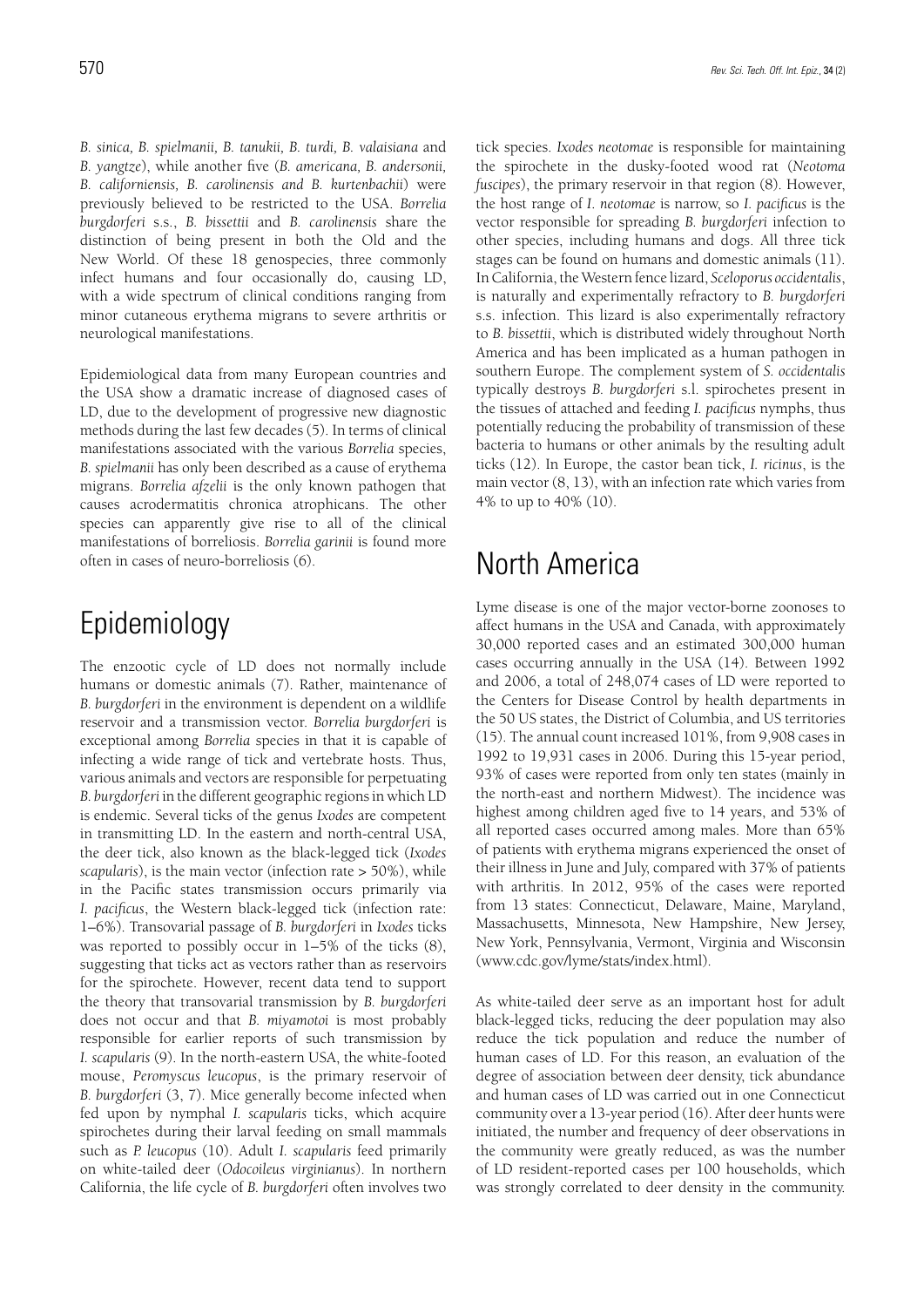Reducing deer density to  $5.1$  deer per  $km<sup>2</sup>$  resulted in a 76% reduction in tick abundance, a 70% reduction in the entomological risk index and an 80% reduction in LD resident-reported cases in the community after the deer hunts were carried out.

The geographical distribution of the disease in dogs in the USA matches the distribution in humans. The percentage of positive results for *B. burgdorferi* antibodies was higher in the north-east (13.3%) than in the three other regions (the Midwest, south-east and West) and was higher in the Midwest (4.4%) than in the south-east (2.5%) or West (1.4%) (17). Furthermore, the percentage of dogs testing positive for *B. burgdorferi* antibodies and the number of reported human LD cases by state were positively associated, although, in some states, the number of reported human cases was higher (Delaware and New Hampshire) or lower (Rhode Island and South Dakota) than expected, based on canine testing. Therefore, dogs appear to be very good sentinels for *B. burgdorferi* prevalence (18).

Concerns have been raised about climate changes and their impact on vector-borne diseases (19, 20). An evaluation of the impact of latitude on the rate of change in the incidence of LD in the USA was performed by Tuite *et al.* (20). Statelevel, year-on-year incidence rate ratios (IRRs) for LD for the period from 1993 to 2007 were estimated using Poisson regression methods, and between-state heterogeneity in IRRs by using a random-effects meta-analytic approach. Over all, the incidence of LD increased by about 80% between 1993 and 2007. There was marked between-state heterogeneity in the average incidence of LD, ranging from 0.008 per  $10^5$  person-years in Colorado to 75 per  $10^5$  in Connecticut, and significant between-state heterogeneity in temporal trends ( $p < 0.001$ ). In multivariable metaregression models, the increasing incidence showed a linear association with state latitude and population density. Similarly, in a recent Canadian study, the rate of spread for black-legged ticks was relatively faster across a larger geographic area along the northern shore of Lake Ontario/ the St. Lawrence River, compared with a slower spread from isolated populations along the northern shore of Lake Erie (21). *Borrelia burgdorferi* prevalence in *I. scapularis* increased in Ontario over the study period from 8.4% in 2008 to 19.1% in 2012. The prevalence of *B. burgdorferi*-positive black-legged ticks increased yearly during the surveillance period and, while increases were not uniform across all regions, the increases were greatest in the central west region, followed by the eastern and south-west regions.

# Central and South America

Lyme disease has been suspected in patients in Mexico (22), as four patients who had received tick bites while visiting forests in Mexico developed skin lesions that met the case definition of erythema migrans, or borrelial lymphocytoma. The disease is probably present and under-reported in Central America. *Borrelia burgdorferi* antibodies have also been detected in Mexican individuals (23) and *B. burgdorferi* s.s. was detected in ticks (24), confirming the presence of LD in this country.

In South America, the presence of *B. burgdorferi* s.l. has been detected in ticks of the *I. ricinus* complex in both Uruguay (25) and Chile (26). In Chile, the proposed *B. chilensis* bacterium is carried by endemic *I. stilesi* ticks, collected from environmental vegetation, and long-tailed rice rats (*Oligoryzomys longicaudatus*).

### Europe

Lyme disease is the most prevalent arthropod-borne disease in the temperate regions of the Northern Hemisphere, with approximately 65,500 patients reported annually in Europe (1). The disease occurs across Europe, with a distribution closely matching that of the vector *I. ricinus* (1). This tick species can be infected with *Borrelia* throughout its wide latitudinal range, from northern Turkey and the Atlas Mountains of Tunisia to northern Sweden. Infected-tick density decreases with increasing altitude, although the ticks are now found at up to 1,300 metres. Consequently, the incidence of LD decreases from the endemic areas of central Europe towards the southern and northern limits. In France, for instance, the yearly LD incidence rate averaged 42 cases per 100,000 inhabitants (95% confidence interval [CI]: 37–48), ranging from 0 to 184 per 100,000, depending on region. The annual hospitalisation rate due to LD averaged 1.55 per 100,000 inhabitants (95% CI: 1.42–1.70). Both rates peaked during the summer and autumn and had a bimodal age distribution (5–10 years and 50–70 years) (27).

# Asia and other parts of the world

Lyme disease may be an emerging infectious disease in Australia, as four patients who were examined at a medical office over a one-year period from mid-2010 to mid-2011 presented positive polymerase chain reaction (PCR) results from central tissue biopsies of erythema migrans lesions (28). Three sequences were identified as *B. burgdorferi* s.s. One of the three sequences, though, may have had some similarity to *B. bissettii*. The fourth sequence was more appropriately placed in the s.l. group and appeared to be similar, but not identical, to a *B. valaisiana*-type isolate. However, such results still need confirmation by isolation of the spirochetes.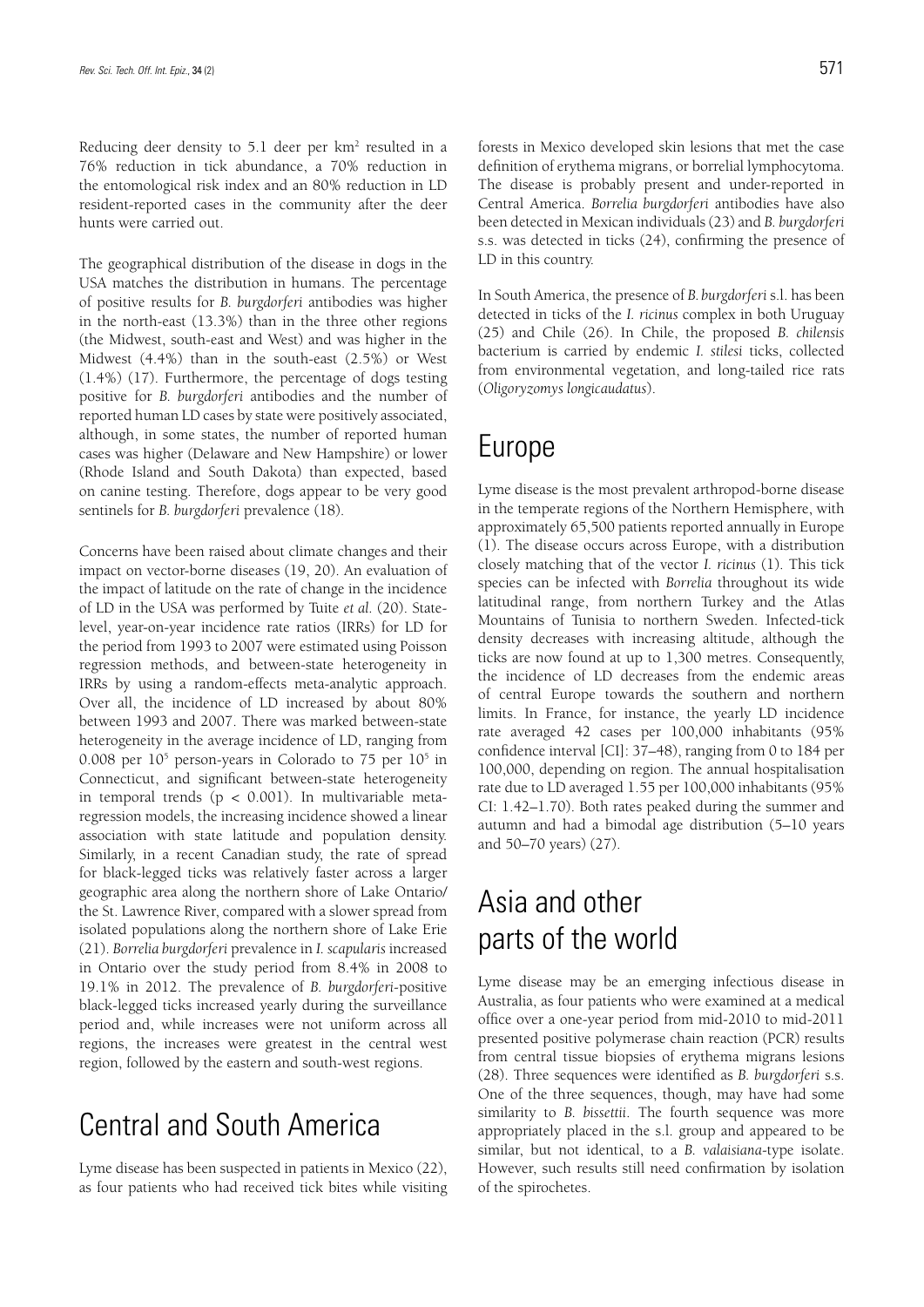Lyme disease is also present in most of China (29). It was first reported in China in 1985, in a forest region in Hailin County, Heilongjiang Province. The peak of incidence of LD appears to occur from June to August. Its main vectors are *I. persulcatus* in northern China and *I. granulatus* and *I. sinensis* in southern China. *Haemaphysalis bispinosa* ticks may also act as a vector in southern China. Human cases of LD have been confirmed in 29 provinces/municipalities. The major endemic areas in China are forests in the northeast and north-west. In Heilongjiang, Jilin, Liaoning and Inner Mongolia, over three million people suffer tick bites annually. Of these, approximately 30,000 people become infected with LD and 10% of these new cases may turn into chronic infections without early treatment (29).

## Symptoms and clinical signs

### **Humans**

Several days or weeks after a tick bite, if *Borrelia* infection occurs, 60–80% of LD cases develop erythema migrans (a rash or patch on the skin about 10 cm across that may expand peripherally as a palpable band, and may or may not be itchy), although early infection may be completely asymptomatic (1). Other early symptoms include influenzalike symptoms, fever, fatigue, headaches and muscle or joint pain.

Several weeks or months after tick transmission (with or without a previous history of erythema migrans), neuroborreliosis (noted in 10–20% of symptomatic patients in the USA) may occur, in the form of meningo-radiculitis, meningitis or meningo-encephalitis. Lyme arthritis is more frequent than neuro-borreliosis in the USA; whereas the latter is more common in Europe. Borrelial lymphocytoma may occur. Less frequently, multiple erythema migrans or carditis may be diagnosed. Months or even years after *Borrelia* infection, acrodermatitis chronica atrophicans, lymphocytoma, chronic arthritis (fairly rare in Europe), encephalomyelitis or chronic neuro-borreliosis (very rare in Europe) may be observed.

### **Domestic animals**

#### Dogs and cats

The dog seems to be the most likely domestic animal to develop the disease, and serves as a sentinel and an appropriate animal model to investigate human LD (30). The first clinical signs are non-specific and do not develop in all dogs; acute signs can be fever, general malaise, lameness, and swelling of the local lymph nodes. Dogs are susceptible to infection with *B. burgdorferi*, but the clinical disease is generally milder, narrower in scope, and less frequent than in humans. Only about 5–10% of dogs exposed to infected ticks develop clinical borreliosis. Clinical borreliosis manifests chiefly as polyarthritis approximately two to six months after exposure and is typically self-limiting. A small percentage of dogs, particularly retrievers, can develop a protein-losing glomerulopathy.

No clinical case of a cat that has been naturally infected with *B. burgdorferi* has been described so far (30). Nevertheless, experimental infections via spirochete inoculation have resulted in short-lived bacteraemia and serological studies have documented immunological evidence of borreliosis in cats (31).

### Horses and ruminants

Clinical signs of LD in horses may include chronic weight loss, sporadic lameness, laminitis, low-grade fever, swollen joints, muscle tenderness and anterior uveitis (32). In addition, neurological signs such as depression, behavioural changes, dysphagia, head tilt and encephalitis can be seen in chronic cases. Although a broad spectrum of clinical signs has been attributed to *B. burgdorferi* infections in horses, indisputable cases of equine LD are extremely rare so far, if they exist at all (33).

Lyme disease may occur in cattle, usually as a herd problem, but is uncommon. In acute LD, cattle show a fever, stiffness, swollen joints and decreased milk production. Chronic weight loss, laminitis and abortion are also possible outcomes of LD in cattle (32).

# **Diagnosis**

The diagnosis of LD in humans and animals is mainly based on serological assays. A 'two-step approach' has been widely adopted in human medicine and has improved diagnostic specificity (1). It employs an enzyme immunoassay or indirect immunofluorescence assay, followed by an immunoblotting assay (Western blot). In humans, the detection of immunoglobulin M (IgM) is investigated in early stages of the infection, but has a low specificity. The detection of IgM is not commonly performed for dogs (30). A commercial  $C_6$  enzyme-linked immunosorbent assay (ELISA) is available for dogs to document successful treatment approximately four to six months after therapy (C6 Quant ELISA, IDEXX Laboratories Inc., Maine, USA). Despite their high specificity for borrelial contact,  $C_6$ antibodies do not necessarily correlate with clinical signs in dogs, and puppies born to infected bitches may show falsepositive results from maternal antibodies. The treatment of  $C_6$ -positive dogs, independent of the presence of illness, should be considered carefully. The use of  $C_6$  antibodytesting in veterinary practice is recommended to clarify whether lameness seen in dogs is the result of an infection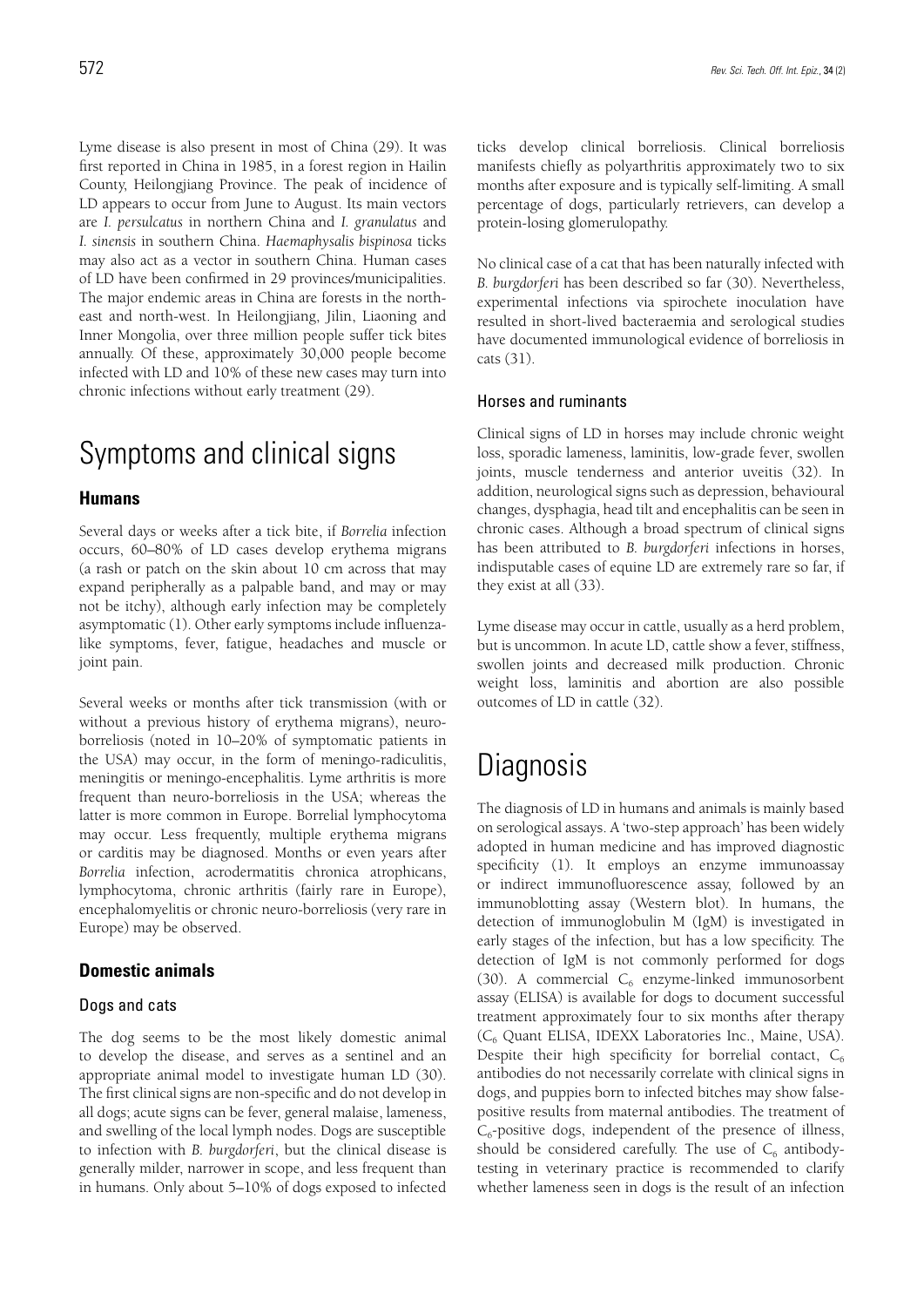with *B. burgdorferi*, or by other tick-transmitted organisms, such as *Anaplasma phagocytophilum* (30). Co-infections by other tick-borne pathogens should be considered with LD patients (humans or dogs) who present with severe or prolonged manifestations of infection or have anaemia, leukopenia, thrombocytopenia or persistent fever (34).

## **Treatment**

Lyme disease is resolved in most human patients with a 10-to-21-day course of treatment with doxycycline (100 mg every 12 h) or amoxicillin (2 g every 8 h) orally. Intravenous ceftriaxone (2 g every 24 h for two to three weeks) may be indicated if the infection is not detected in the early stages or appears refractory to initial treatment protocols (3, 35). For reasons that are poorly understood, some individuals are unable to recover after *B. burgdorferi* infection. These patients may experience chronic peripheral nervous system and central nervous system abnormalities, including depression, fatigue, sleep disorders and memory loss, for months to years after the initial infection (13).

In dogs with LD, contrary to the case in humans, the time of infection cannot be pinpointed as erythema migrans is not observed in most animals. Most cases that the veterinarian decides to treat are in a phase in which the spirochetes have already disseminated into various tissues (30). Treatment of 30 days of doxycycline (10 mg/kg every 12 h) or amoxicillin (20 mg/kg every 8 hr) orally is usually prescribed for symptomatic dogs.

## Prevention

The prevention of LD in humans and domestic animals relies largely on minimising their exposure to ticks. Tickinfested areas should be avoided whenever possible. When travelling in areas of high tick density, exposure can be minimised by wearing long-sleeved shirts and long trousers tucked into one's socks. Tick repellents and acaricides are available for human and animal use, respectively. Humans should inspect themselves and their pets regularly for ticks, and carefully remove ticks as soon as possible after contact (11, 13). Removal of ticks before 48 h of attachment significantly decreases the likelihood of transmission of *B. burgdorferi* from an infected tick (36).

Concern about immune-mediated adverse reactions has precluded the development of whole-cell vaccines for human use (13). Several vaccines are available for use in dogs. In the USA, these include inactivated whole-organism bacterins or recombinant OspA protein vaccines (3). In Europe, lysate vaccines produced with *B. burgdorferi* s.s. or with *B. garinii* and *B. afzelii* are on the market. Again, the European situation is more complicated as more pathogenic species are present in ticks and complete crossreactive protection of the vaccine-induced antibodies is not documented.

This mode of prevention is unique, because antibodies induced by vaccination do not fight *Borrelia* in the dog but in the tick (30). Vaccine-induced OspA-specific antibodies circulate in the dog's blood, and are ingested by the tick via the blood meal. OspA antibodies can bind to the OspAexpressing *Borrelia* in the tick, prevent their migration to the salivary glands and thus reduce their growth in the tick. Vaccination must induce high antibody levels in the dog before tick exposure, and the spirochete transfer from ticks to dogs is prevented only during phases with high OspA antibody levels. Hence, frequent revaccination is essential. For most vaccines, primary immunisation is based on two vaccinations given three to four weeks apart. It is recommended that vaccination be repeated six months later and again in another six months' time (one year, in total, after vaccination was initiated). From then on, annual revaccination is sufficient to sustain protective OspA antibody levels.

## Conclusion

Lyme disease is certainly among the most common vectorborne (tick-borne) diseases in humans and is also quite common in dogs. The fragmented habitat of the *Ixodes* ticks and the expansion of their mammalian hosts have favoured the increase in animal and human cases. Clinical and laboratory diagnostic testing can be challenging and prevention still relies heavily on tick population control and limiting tick infestation. Several veterinary vaccines are available to reduce the risk of clinical disease in pets, but no vaccine is commercially available at present to prevent human infection.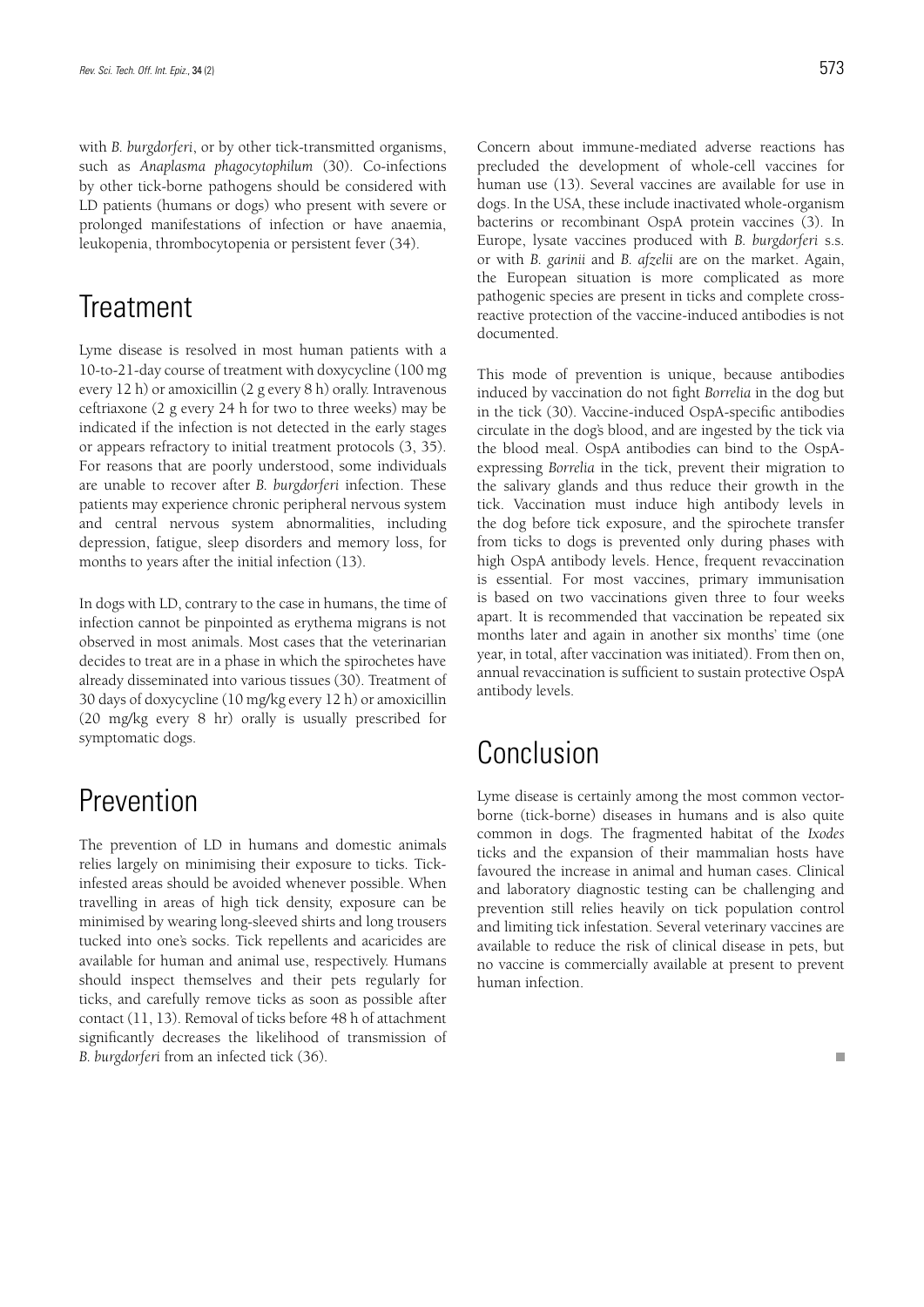### **La maladie de Lyme**

### B. Chomel

#### **Résumé**

La maladie de Lyme est l'une des maladies zoonotiques à transmission vectorielle les plus diagnostiquées dans le monde. Le nombre de cas humains n'a cessé de croître depuis la première description de l'agent étiologique. La maladie de Lyme est causée par des bactéries spirochètes appartenant au genre *Borrelia*: *B. burgdorferi* sensu stricto (s.s.) est présente dans les Amériques, *B. afzelii* et *B. garinii* (en plus de *B. burgdorferi* s.s.) en Europe et en Asie. L'impact croissant de cette maladie chez l'homme et les animaux est dû à des facteurs environnementaux tels que l'empiètement humain sur les habitats propices aux tiques et à leurs hôtes, le recul de la déforestation et l'accroissement des activités humaines de plein air, ainsi qu'à des facteurs climatiques qui favorisent l'expansion de la distribution des tiques vectrices. Chez l'homme, les manifestations cliniques sont d'abord, en phase initiale, l'apparition d'un érythème migrant suivi quelques semaines plus tard d'une atteinte neurologique ou neuroborréliose (méningo-radiculite, méningite ou méningo-encéphalite), d'une arthrite de Lyme et/ou d'un lymphocytome borrélien. Chez le chien, les signes d'infection aiguë sont une fièvre, un malaise général, une boiterie, un gonflement des ganglions lymphatiques et une polyarthrite, ainsi qu'une neuroborréliose dans les formes chroniques. Chez l'homme comme chez l'animal, le diagnostic repose principalement sur la sérologie : méthode en deux étapes chez l'homme (test immunoenzymatique suivi d'une confirmation par Western blot), détection des anticorps dirigés contre le peptide  $C_6$  chez le chien. Une antibiothérapie précoce (doxycycline ou amoxicilline pendant trois semaines) parvient généralement à réduire le risque d'installation chronique de la maladie. Le contrôle des tiques, notamment au moyen de produits répulsifs utilisés chez l'homme et chez l'animal, en particulier le chien, constitue une approche fructueuse pour prévenir la transmission. Il n'existe pas de vaccin contre l'infection humaine ; en revanche, plusieurs vaccins sont disponibles pour réduire les risques de transmission et les manifestations cliniques chez le chien.

#### **Mots-clés**

*Borrelia burgdorferi* – Canidé – Chien – Maladie de Lyme – Maladie transmise par les tiques – Zoonose.

### **Enfermedad de Lyme**

### B. Chomel

#### **Resumen**

La enfermedad de Lyme figura entre las enfermedades zoonóticas transmitidas por garrapatas que con más frecuencia se diagnostican en todo el mundo. El número de casos humanos no ha cesado de aumentar desde que se describió por primera vez el agente etiológico, que son las bacterias espiroquetas del género *Borrelia*: *B. burgdorferi* sensu stricto (s.s.) en el continente americano;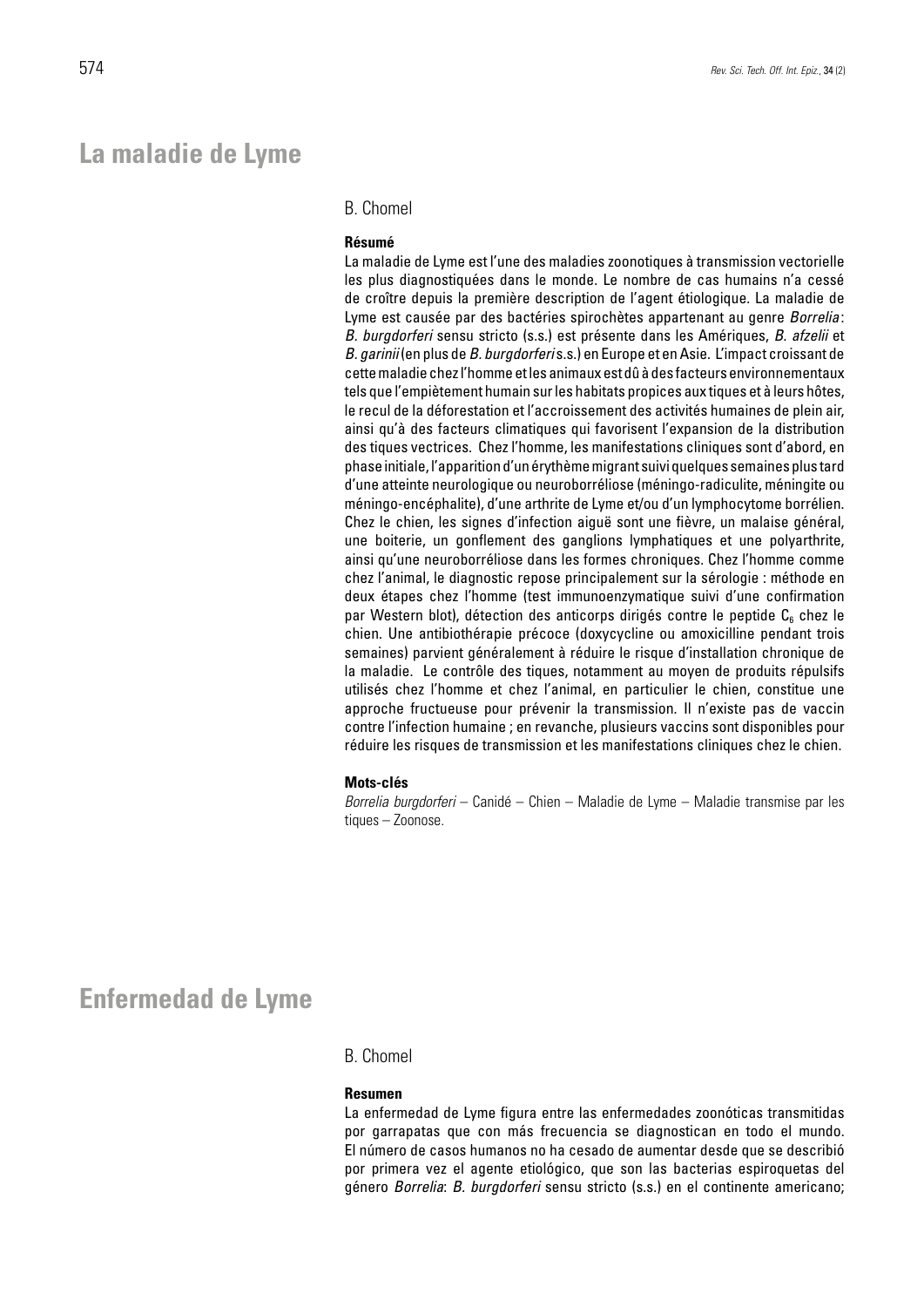y *B. afzelii* y *B. garinii*, además de *B. burgdorferi* s.s., en Europa y Asia. La enfermedad tiene un impacto creciente en el hombre y los animales debido a la influencia combinada de factores ambientales (como la intrusión del hombre en hábitats propicios a las garrapatas y sus hospedadores), la menor deforestación, el aumento de las actividades humanas al aire libre y factores climáticos que favorecen una distribución más extensa de las garrapatas. Sus manifestaciones clínicas en el ser humano son, en las primeras fases, un eritema migratorio, seguido, varias semanas después, de neuroborreliosis (meningorradiculitis, meningitis o meningoencefalitis), artritis de Lyme y/o linfocitoma por *Borrelia*. En el perro, los signos agudos son fiebre, malestar general, cojera, inflamación de los ganglios linfáticos y poliartritis, así como neuroborreliosis en la forma crónica de la enfermedad. Tanto en humanos como en animales el diagnóstico es principalmente serológico, con empleo de un método en dos etapas (ensayo inmunoenzimático seguido de una prueba de confirmación por Western blot) en el caso del hombre o bien la detección del péptido  $C_{6}$ , solo en el caso del perro. En general, un tratamiento precoz con antibióticos como la doxiciclina o la amoxicilina durante tres semanas reduce el riesgo de cronicidad. Un medio muy fiable para prevenir la transmisión consiste es luchar contra las garrapatas, en particular aplicando productos repelentes tanto a personas como a animales, sobre todo a los perros. No hay vacuna alguna que sirva para prevenir la infección humana, pero existen varias que reducen la transmisión y las manifestaciones clínicas de la infección en el perro.

#### **Palabras clave**

*Borrelia burgdorferi –* Cánido – Enfermedad de Lyme – Enfermedad transmitida por garrapatas – Perro – Zoonosis.

# **References**

- 1. Rizzoli A., Hauffe H., Carpi G., Vourc H.G., Neteler M. & Rosa R. (2011). – Lyme borreliosis in Europe. *Eurosurveillance*, **16** (27), 19906. Available at: www.eurosurveillance.org/ ViewArticle.aspx?ArticleId=19906 (accessed on 1 May 2015).
- 2. Burgdorfer W., Barbour A.G., Hayes S.F., Benach J.L., Grunwaldt E. & Davis J.P. (1982). – Lyme disease: a tick-borne spirochetosis? *Science*, **216** (4552), 1317–1319.
- 3. Levine J.F. (1995). *Ixodes*-borne *Borrelia* spp. infections. *JAVMA*, **207** (6), 768–775.
- 4. Franke J., Hildebrandt A. & Dorn W. (2013). Exploring gaps in our knowledge on Lyme borreliosis spirochaetes: updates on complex heterogeneity, ecology, and pathogenicity. *Ticks Tick Borne Dis*., **4** (1–2), 11–25.
- 5. Rudenko N., Golovchenko M., Grubhoffer L. & Oliver J.H. Jr (2011). – Updates on *Borrelia burgdorferi* sensu lato complex with respect to public health. *Ticks Tick Borne Dis*., **2** (3), 123– 128.
- 6. Nau R., Christen H.J. & Eiffert H. (2009). Lyme disease: current state of knowledge. *Dtsch Arztebl Int*., **106** (5), 72–81.
- 7. Mather T.N., Wilson M.L., Moore S.I., Ribeiro J.M. & Spielman A. (1989). – Comparing the relative potential of rodents as reservoirs of the Lyme disease spirochete. *Am. J. Epidemiol.*, **130** (1), 143–150.
- 8. Lane R.S., Piesman J. & Burgdorfer W. (1991). Lyme borreliosis: relation of its causative agent to its vector and host in North America and Europe. *Annu. Rev. Entomol*., **36**, 587–609.
- 9. Rollend L., Fish D. & Childs J.E. (2013). Transovarial transmission of *Borrelia* spirochetes by *Ixodes scapularis*: a summary of the literature and recent observations. *Ticks Tick Borne Dis*., **4** (1–2), 46–51.
- 10. Genchi C. (1992). Arthropoda as zoonoses and their implications. *Vet. Parasitol*., **44** (1–2), 21–33.
- 11. Kazmierczak J.J. & Sorhage F.E. (1993). Current understanding of *B. burgdorferi* infection with emphasis on its prevention in dogs. *JAVMA*, **203** (11), 1524–1528.
- 12. Lane R.S., Mun J., Eisen L. & Eisen R.J. (2006). Refractoriness of the western fence lizard (*Sceloporus occidentalis*) to the Lyme disease group spirochete *Borrelia bissettii*. *J. Parasitol*., **92** (4), 691–696.